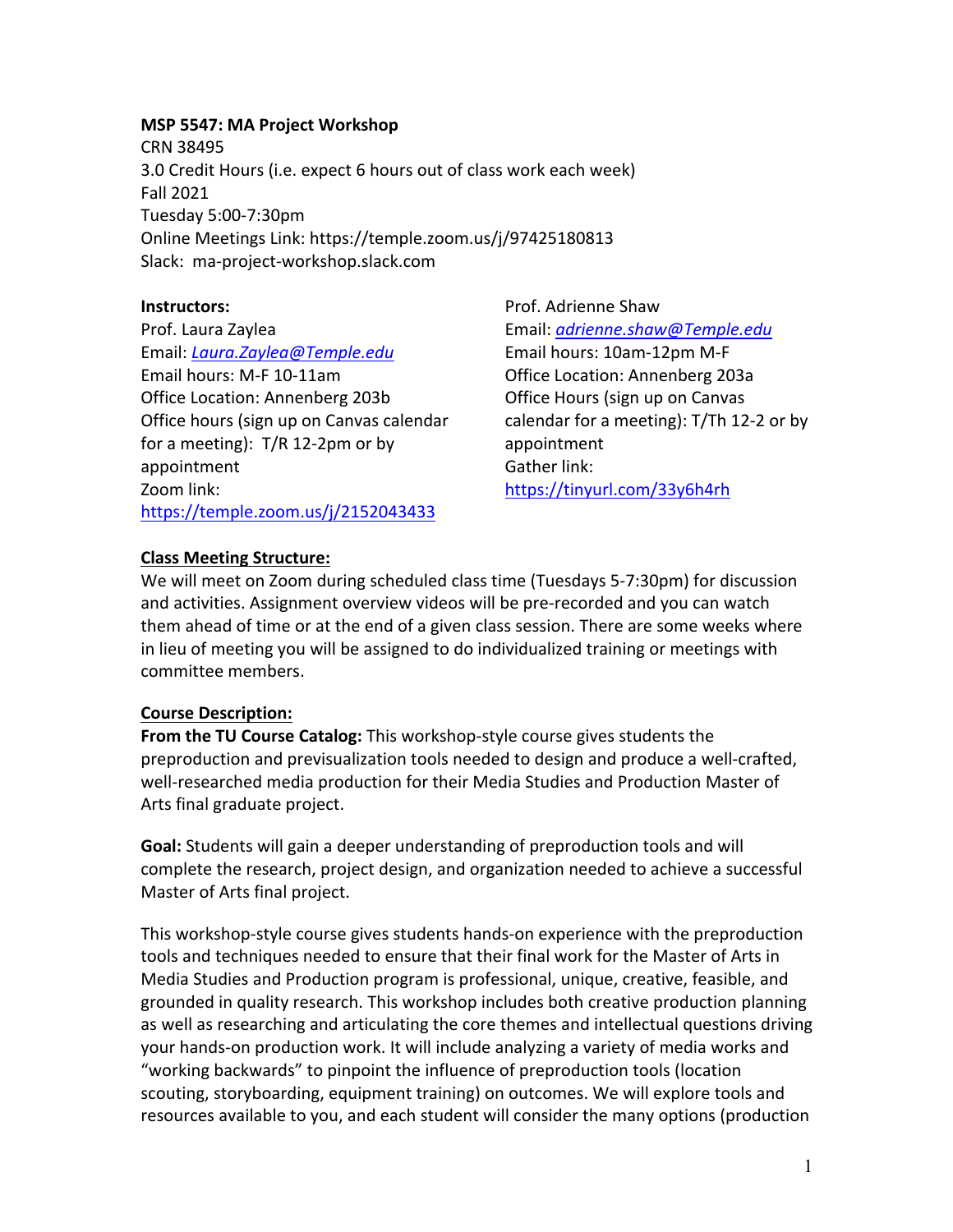modes, genres, strategies and tools) within media production and which is best for this project at this time. We will then explore practical elements of preproduction and previsualization including doing academic research, planning a film shoot, casting actors and/or securing documentary subjects, arranging for locations, securing permits and contracts, and putting together a realistic budget and achievable production schedule. The goal of this course is to assist students in designing compelling, challenging and realistic final projects. Topics include: Aesthetic framework and crafting cinematic point of view; assessing needed technical skills and training; determining the core research questions driving this work; finding a support system as you critique and share work; forming crews; and securing people resources (cast members for narrative productions, subjects for documentary work, production teams for hands-on work, etc).

## **Course Objectives:**

- Introduce theories and techniques of preproduction
- Tie in critical theories and research with hands-on production work
- Create an environment for productive critique and feedback
- Gain hands-on experience with preproduction tools
- Build skills in academic research and writing
- Consider long term objectives of the work produced and how to best engage with professional communities and audiences.

## **Upon completion of this course, students should be able to:**

- Clearly articulate what their final MA project is, why they are creating it the way they are, and how they plan to realistically achieve their vision
- Design projects that are challenging, engaging, and feasible
- Write intent statements that articulate the essence of the project intent, how theoretical work drives production choices and how production choices influence research direction
- Demonstrate understanding of project design and preproduction tools
- Identify key authors in their field and conduct a literature review, identifying the core research questions driving their work.
- Describe their work in relation to a larger artistic and/or scholarly context
- Watch a film or piece of media and identify its underlying themes and the preproduction work that may have been needed to create it
- Create a blog/website that documents their research and creative process and can ultimately house their final MA project.

**Recommended Readings:** There are recommended texts that will help you with various skills required to complete an MA project listed on Canvas in Course Reserves (online course reserves). Primarily, however, you are identifying the work you need to read to inform your individual projects. Students should expect to read 2 or more articles per week, most of which you will be finding through your own research, guided by your project needs. All readings are available to you through Canvas/the Library, and you should be able to access books and articles through your Temple Library accounts (more information on linking Google Scholar to your TU accounts here).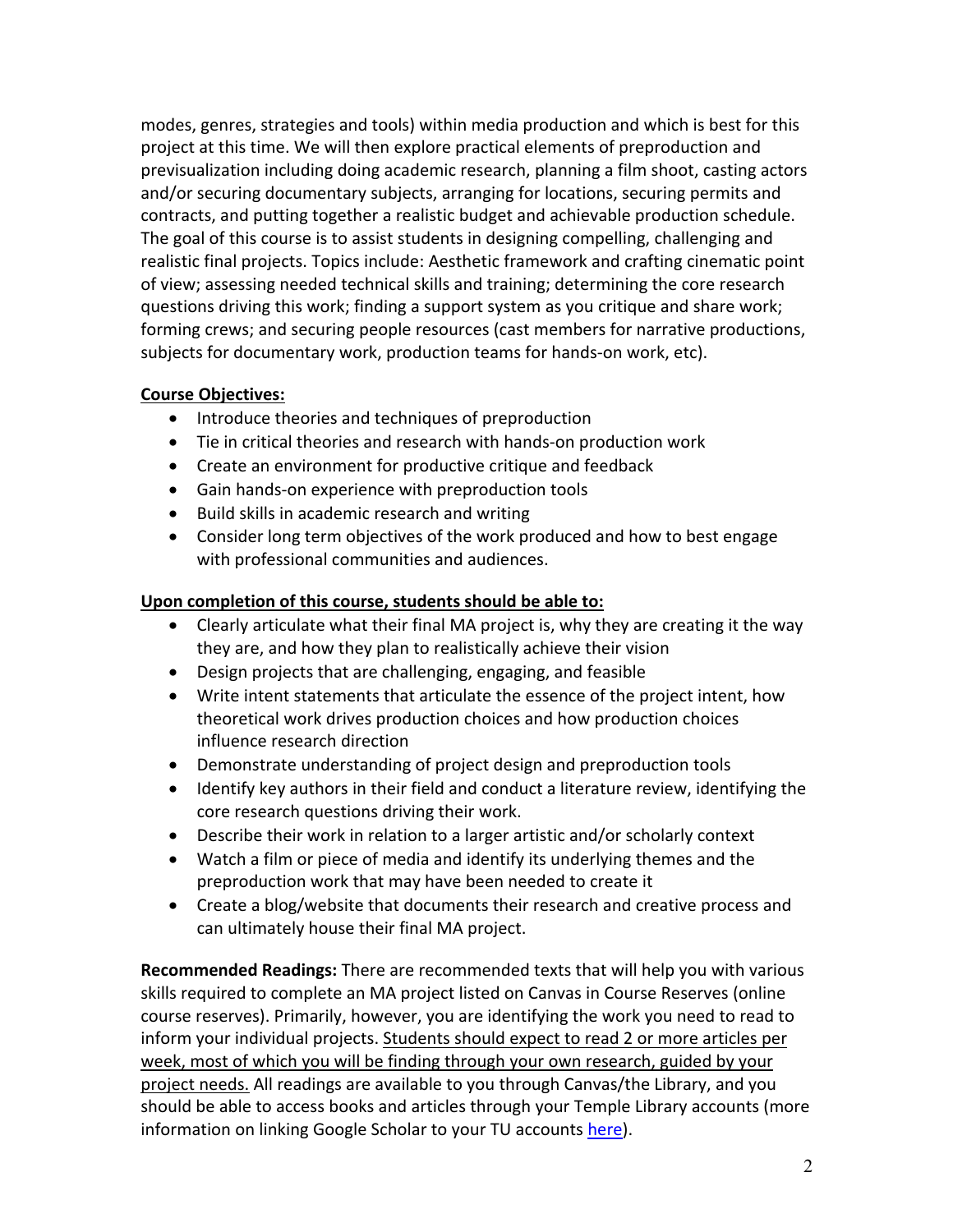**Fall 2021 Academic Calendar:** Per the academic calendar, the last day to add/drop a full term 16-week course is September 7th. The last day to withdraw is **December 6th.**

| <b>FAQS</b>                                                                      |                                                                                                                                                                                        |  |  |  |
|----------------------------------------------------------------------------------|----------------------------------------------------------------------------------------------------------------------------------------------------------------------------------------|--|--|--|
| What should I call my professors?                                                | Dr. Shaw, Professor Zaylea                                                                                                                                                             |  |  |  |
| What pronouns do my professors use?                                              | She/her, she/her                                                                                                                                                                       |  |  |  |
| When/where are my professors' office<br>hours?                                   | See page 1                                                                                                                                                                             |  |  |  |
| Where should I ask questions about<br>assignments, the course, etc.?             | Slack #office-hours                                                                                                                                                                    |  |  |  |
| Where should I ask for extensions/about<br>my grades?                            | Email, though we cannot tell you your<br>grades via email. Check Canvas for all<br>grades.                                                                                             |  |  |  |
| When will you answer my emails/Slack<br>message?                                 | During our email/Slack hours. See page 1.                                                                                                                                              |  |  |  |
| Can I get an extension/excused absence?                                          | See policies on both in the syllabus and on<br>Canvas.                                                                                                                                 |  |  |  |
| Are there readings for this class?                                               | For the most part you are finding research<br>materials related to your project to read<br>throughout the semester. If there are<br>required readings they are available on<br>Canvas. |  |  |  |
| When is this assignment due/where are<br>the instructions? Where do I submit it? | All of this information is on Canvas.                                                                                                                                                  |  |  |  |
| How do I?                                                                        | Have you checked the how-to pages on<br>Canvas? If it's not there, post to #office-<br>hours.                                                                                          |  |  |  |
| Is there a final exam?                                                           | Nope!                                                                                                                                                                                  |  |  |  |
| Do you post slides?                                                              | No, but assignment overview videos (not<br>discussions) are recorded and will be linked<br>on Slack. Post questions to Slack #office-<br>hours if you have them.                       |  |  |  |
| When will our grades be posted?                                                  | Typically, within 1-2 weeks of the<br>assignment deadline.                                                                                                                             |  |  |  |
| Who is grading this assignment?                                                  | Dr. Shaw and Prof. Zaylea share grading<br>responsibilities for this course.                                                                                                           |  |  |  |
| Can you write me a letter of<br>recommendation?                                  | Sure, but check the instructions on Dr.<br>Shaw's website before you ask either of us:<br>https://adrienneshaw.com/letters-of-<br>recommendation/                                      |  |  |  |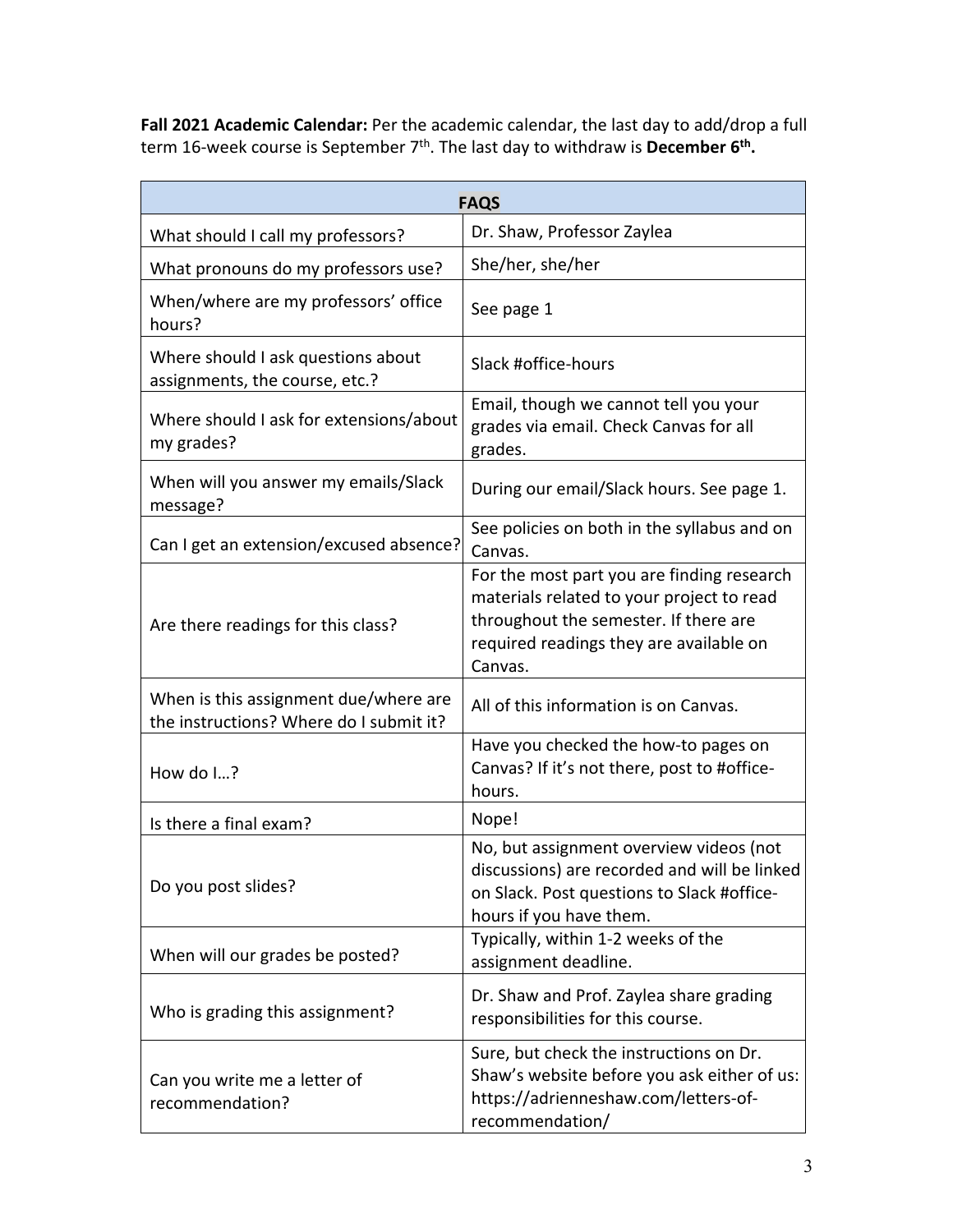# **Assignment Types:**

There are three main assignment types for this course, worth a total of 1000 points. You can find them listed under "assignments" in Canvas. There you will also find the detailed instructions for each assignment as well as information on where/how it is submitted.

- 1. **Regular participation (230 points):** This includes regular engagement with course discussions (100 points, synchronous and asynchronous options available). This includes doing ONE of the "maker days" which overlaps with the Mobile Media course your instructors are co-teaching (details on Canvas). In addition, you are required to post one response each week to a classmate's blog **(130 points)** by the start of class each week. Respond to the person who posts their link to #blog on Slack **after** your post (if you are the last person to post, respond to the first person's post for that blog prompt). Each one is worth **10 points.**
- 2. **Weekly Blog posts (390 points):** Each week you are required to post to your own blog following the instructions listed for that week's post in the related Canvas module. These should be clearly written, with proper grammar, citations (APA style), and fulfill the requirements of the prompt for that week. Each post should be a minimum of 200 words, have a meaningful title, and posted to #blog in Slack with the related number for that prompt. Each one is worth **30 points**.
- **3. Major Assignments (380 points):** In addition to these regular assignments, your final project has been broken up into smaller milestone assignments. Detailed instructions and due dates for each are on Canvas.
	- a. Potential Committee (25 points)
	- b. Training modules (25 points)
	- c. Essay outline, literature list, and writing schedule (50 points)
	- d. Project Treatment (50 points)
	- e. Initial Media (25 points)
	- f. Proof of concept (100 points)
	- g. Pre-production binder (50 points)
	- h. Next deliverable plan and one-on-two meeting (25 points)
	- i. Spring 2020 Timetable and Finalized Committee Paper (30 points)

## **GRADES:**

Using the scale enumerated here, grades are determined:

| A 93-100 | B 83-86   | C 73-76       | D 63-66    |
|----------|-----------|---------------|------------|
| A-90-92  | B-80-82   | $C - 70 - 72$ | D-60-62    |
| B+ 87-89 | $C+77-79$ | $D+67-69$     | F Below 60 |

You can use Canvas to see a clear breakdown of assignments, points values, and use the "what if" tool to gauge your final grade.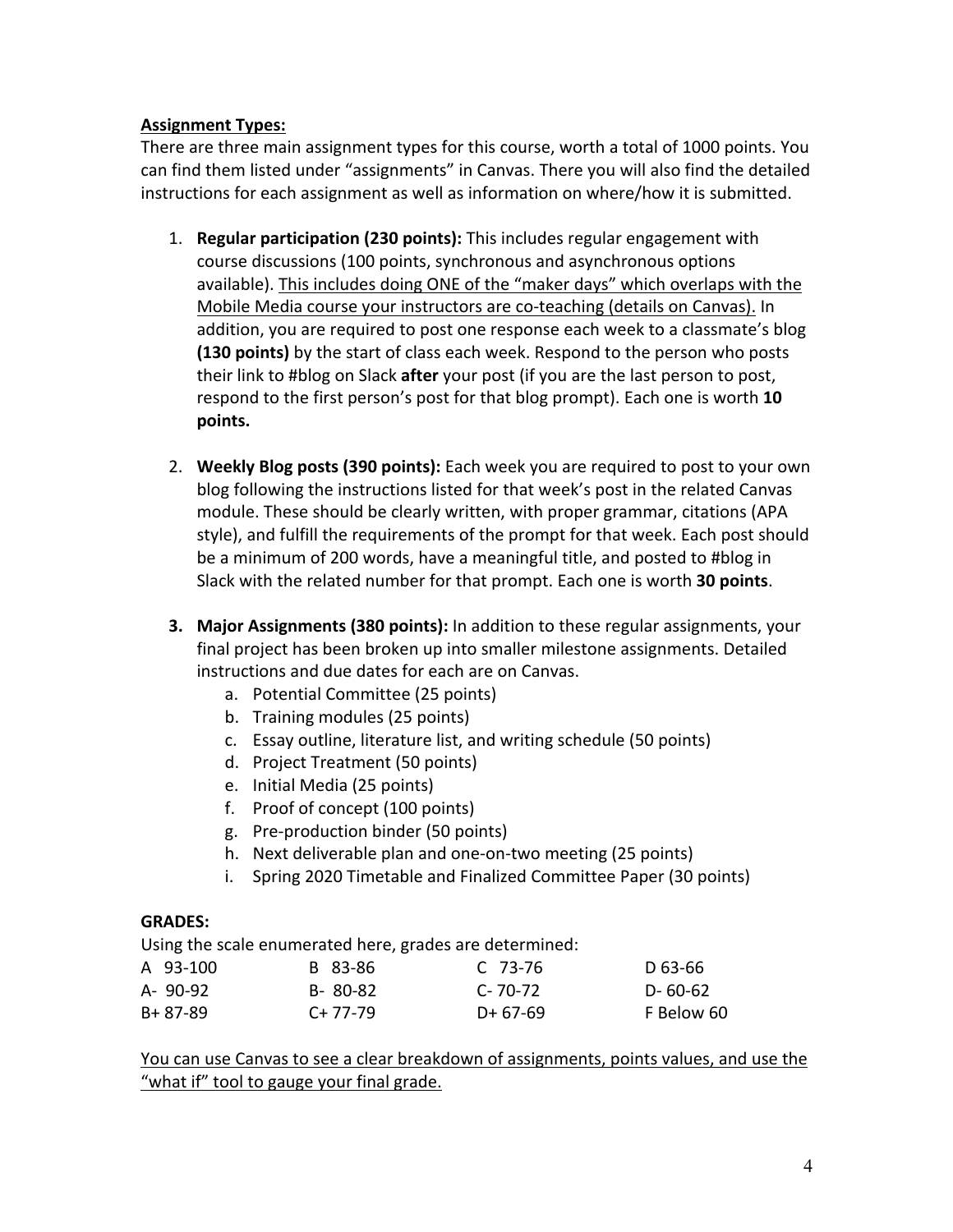#### **SYLLABUS CHANGES:**

Because we are dependent on technology and because we are human, there are some situations in which it might become necessary to change or adapt projects, assignments, and related course schedules. This syllabus, its assignments and related course calendars are subject to reasonable change and adaptation with the understanding that the changes shall not be punitive in nature and do not significantly interfere with the successful completion of course objectives. Any update to the course syllabus will be announced in class, posted on Canvas/Slack, and/or announced via Temple University email.

**IMPORTANT NOTICE:** Your instructors are co-teaching two courses this semester (this one and MSP 4451: Mobile Media), which meet at the same time. There will be some weeks where we will introduce and assignment and expect you to work together in the zoom meeting together while neither of us are present. One of us will always come back to the meeting to check in before you are allowed to sign off for the evening.

| <b>COURSE SCHEDULE:</b> |                |                                               |                                                                                      |                                           |
|-------------------------|----------------|-----------------------------------------------|--------------------------------------------------------------------------------------|-------------------------------------------|
| <b>Date</b>             | Week           | <b>Topics</b>                                 | <b>Due Before Class</b>                                                              | <b>Due following Sunday</b><br>by 11pm    |
| Aug.<br>24              | $\mathbf{1}$   | Introductions and<br>Brainstorming            | Review previous MA projects<br>listed on Slack and MA Project<br>proposal guidelines | Set up Blog and<br>create Slack accounts. |
|                         |                |                                               |                                                                                      | Weekly Blog #1.                           |
|                         |                |                                               | Skim "Craft of Research"                                                             |                                           |
| Aug.<br>31              | $\overline{2}$ | Pre-planning                                  | <b>Potential Committee</b>                                                           | Weekly Blog #2                            |
|                         |                |                                               | Response to classmate's blog #1                                                      |                                           |
|                         |                | Production Day:                               | <b>Training Modules List</b>                                                         |                                           |
| Sept. 7                 | 3              | <b>Equipment Training</b><br>+ Media Analysis | Response to classmate's blog #2                                                      | Weekly Blog #3                            |
|                         |                |                                               | Essay outline, literature list, and                                                  |                                           |
| Sept.                   | 4              | <b>Time Management</b><br>Workshop            | writing schedule                                                                     | Weekly Blog #4                            |
| 14                      |                | +Maker Day                                    | Response to classmate's blog #3                                                      |                                           |
|                         |                | No Class: Training on                         |                                                                                      |                                           |
| Sept.<br>21             | 5              | your own                                      | Response to classmate's blog #4                                                      | Weekly Blog #5                            |
| Sept.                   |                |                                               | <b>Project Treatment</b>                                                             |                                           |
| 28                      | 6              | Production Day                                |                                                                                      | Weekly Blog #6                            |
|                         |                |                                               | Response to classmate's blog #5                                                      |                                           |
|                         |                | <b>Research and Writing</b>                   | Skim "They Say/I Say"                                                                |                                           |
| Oct. 5                  | 7              | Workshop                                      |                                                                                      | Weekly Blog #7                            |
|                         |                | +Maker Day                                    | Response to classmate's blog #6                                                      |                                           |
|                         |                | No Class: Training and                        |                                                                                      |                                           |
| Oct. 12                 | 8              | production on your<br>own                     | Response to classmate's blog #7                                                      | Weekly Blog #8                            |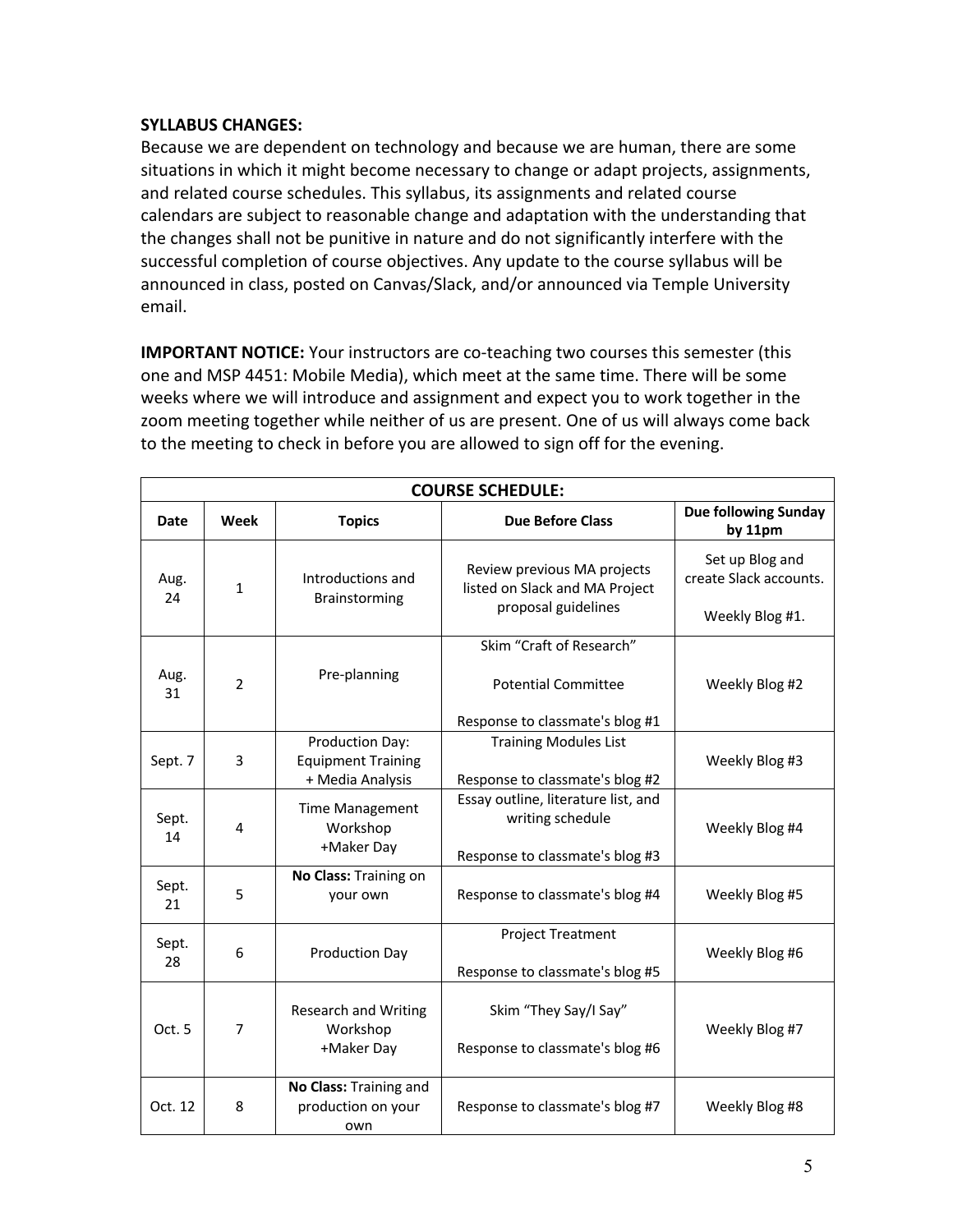| Oct. 19                                  | 9  | Reviews and Critiques                                                          | Initial Media<br>Response to classmate's blog #8                           | Weekly Blog #9  |
|------------------------------------------|----|--------------------------------------------------------------------------------|----------------------------------------------------------------------------|-----------------|
| Oct. 26                                  | 10 | Research and Writing<br>Check In<br>+Maker Day                                 | Response to classmate's blog #9                                            | Weekly Blog #10 |
| Nov. 2                                   | 11 | Workshop Day                                                                   | Preproduction Binder<br>Response to classmate's blog #10                   | Weekly Blog #11 |
| Nov. 9                                   | 12 | Project Check In<br>Screening and Critique                                     | Proof of Concept<br>Response to classmate's blog #11                       | Weekly Blog #12 |
| Nov.<br>16                               | 13 | <b>No Class:</b><br><b>Committee Meetings</b>                                  | Response to classmate's blog #12                                           |                 |
| Nov. 23 NO CLASS FALL BREAK/THANKSGIVING |    |                                                                                | <b>DUE NOV 28</b><br>Weekly Blog #13<br>Sign up for one-on-<br>two meeting |                 |
| Nov.<br>30                               | 15 | One-on-Two meetings<br>(no class):<br><b>Feedback and Next</b><br><b>Steps</b> | Next Deliverable<br>Response to classmate's blog #13                       |                 |

# **Final Assignment: Spring 2022 Timetable and Finalized Committee Paper DUE December 9, 11pm on Canvas**

Important dates from the Fall 2021 TU academic calendar:

- Tuesday, September  $7<sup>th</sup>$  is the last day to add or drop a full term 16-week course
- Monday, December  $6<sup>th</sup>$  is the last day to withdraw from a full term 16-week course

**POLICIES AND COURSE EXPECTATIONS:** There are more detailed descriptions of the late assignments, attendance, disabilities and accommodations, and inclusivity policy available on Canvas.

**Recording Policy:** We will not be recording live discussions (unless required by DRS accommodations) except if the class decides it is necessary on a given day and everyone agrees to the recording. No one in this class should be recorded without their expressed consent (including instructors). Lectures are pre-recorded and available via Slack.

**Attendance:** We will be meeting in live discussion sessions on Zoom Tuesdays 5-7:30 pm (though sometimes we may end earlier) unless otherwise noted in the syllabus. Knowing that internet access can be inconsistently reliable for some, however, you will not be penalized if you miss a given zoom session. Your "engagement" grade will be negatively affected if you never make the synchronous zoom meetings. However, if you miss a day here or there, there are asynchronous ways to earn points. See the "course engagement" assignment for more details. We do ask that EVERYONE do everything they can to attend our first class session and the November 10 workshop day.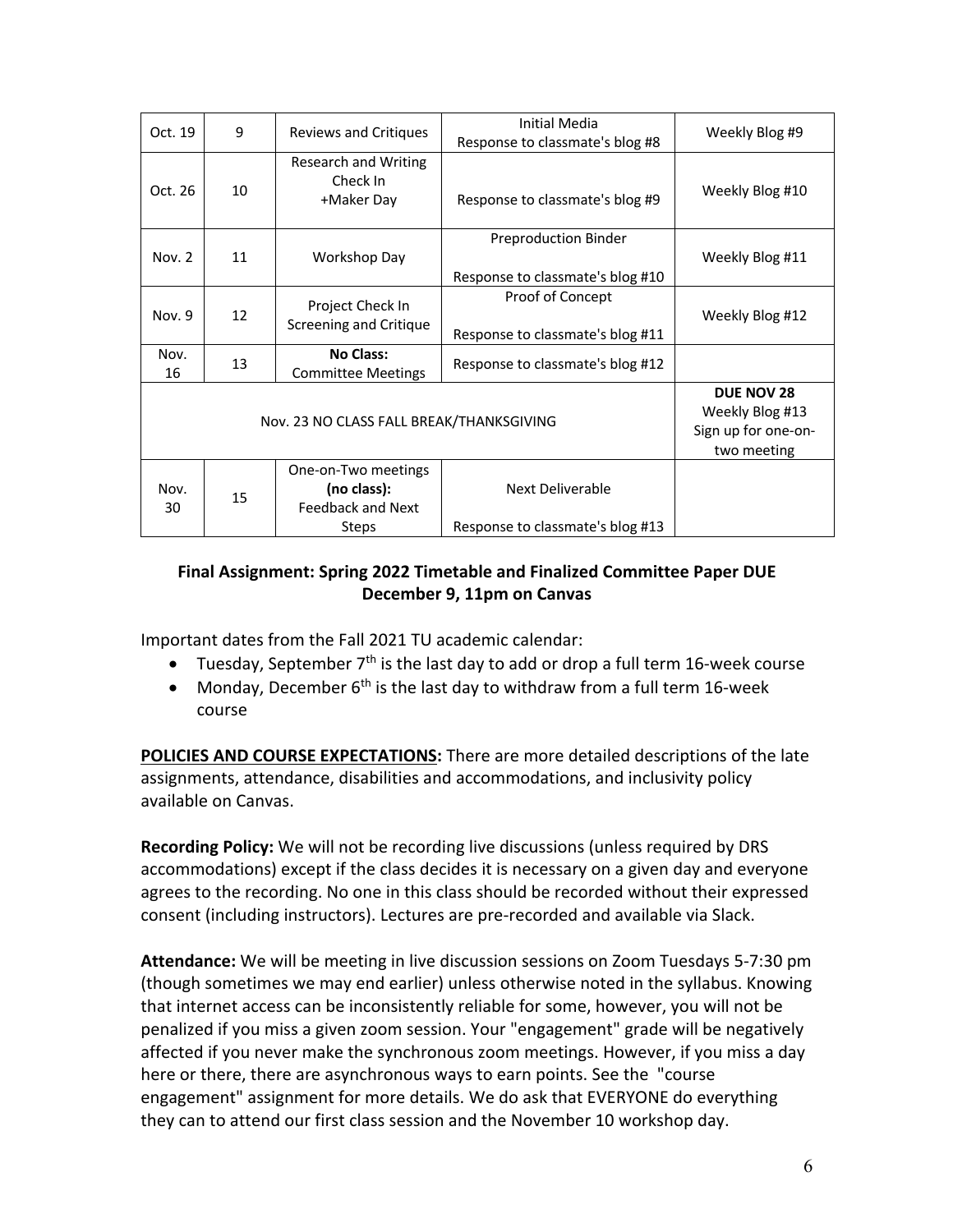**Late Assignments:** Due dates are in place to structure the course and to help all of us organize our time. There is also a time after which an assignment can no longer meet its pedagogical goals. For that reason, assignments due in class (see schedule) cannot be accepted late. For other assignments, we are willing to grant you a negotiable, no penalty extension if you contact us (**both of us**) by the due date/time. When writing indicate what date/time you plan on submitting the assignment. We retain the right to tell you if the extension is unacceptably long but until you hear from us assume the extension is granted. Note, however, that if you do not submit the assignment by the scheduled deadline we cannot guarantee you will get comments on your assignment (just a score/grade). If you do not contact us, you will receive a zero for the assignment (**no exceptions**).

**Inclusivity Policy:** There is an inclusivity policy on Canvas. You will be asked to agree to this at the start of the semester, committing yourself to promoting a safe and inclusive classroom for all students, guests, and instructors.

**Range of Possible Costs:** This course has no required course materials that must be purchased. Your individual project budgets may vary, but you are encouraged to make use of equipment and spaces available to you as Temple students.

**Accommodations and Basic Needs:** The need for any accommodations should never get in the way of your access to education. We will do our best to work with any student who requires accommodations and to minimize the access barriers posed by course structures and materials. Similarly, if you find yourself struggling to meet your own basic needs, there are a variety of resources available to you I can help you with. See Canvas for additional details, contact details for University services, as well provisions for students with children, chronic illness, economic difficulties, etc.

**Academic Honesty/Originality of work:** Plagiarism is the representation of someone else's ideas, quotations, or research as your own. It is a form of theft. Passing off someone else's work as your own is a failing offense in the classroom, and a firing offense in the professional world. Violations or attempted violations of academic honesty include, but are not limited to, cheating, fabrication, and plagiarism. You should not be submitting work for this class that was originally completed for another class. All written assignments must enclose directly quoted material inside quotation marks, include in-text parenthetical citations for all material drawn from another source (including direct quotations, summaries, and paraphrased material), and include a works cited list. All citations must be formatted in APA (American Psychological Association) style. It is worth noting that plagiarism and academic dishonesty are not limited to written text. Using copyright-protected music, images or video clips without proper citations and/or unauthorized collaboration without prior approval and/proper credits is also a form of academic dishonesty. If you have questions about what can or cannot be included in a project, or how to properly cite material, please speak with the course instructors *before* the project is due. **PLAGIARISM IS NOT TOLERATED.** See Canvas for